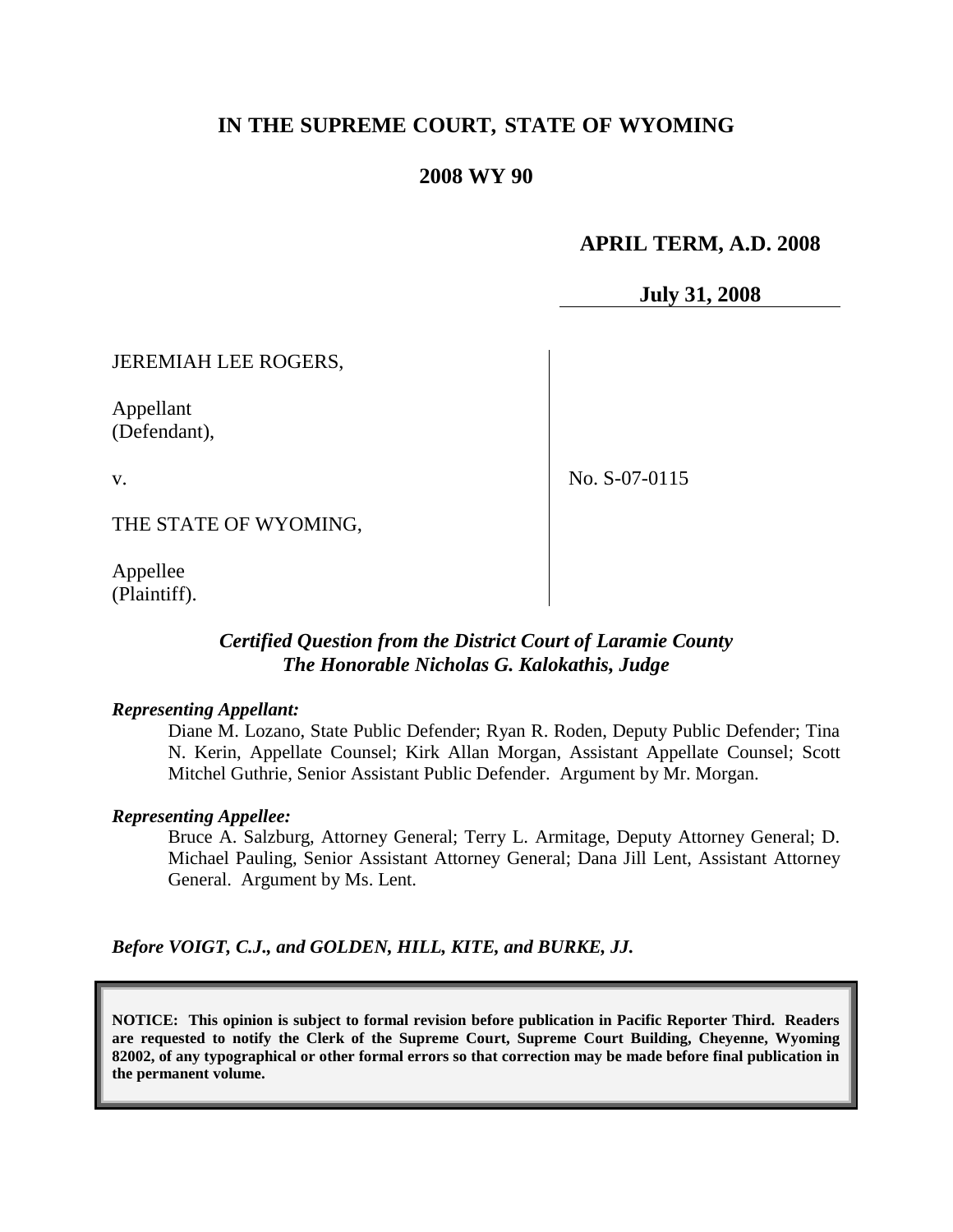### **BURKE, Justice.**

[¶1] Jeremiah Rogers was charged by the State of Wyoming with third degree sexual assault. His wife, LR, is the alleged victim of that assault.<sup>1</sup> Prior to trial, the State expressed its intent to call LR as a witness to testify against her husband. Mr. Rogers contended that LR was entitled to assert a marital privilege and could not be compelled to testify. The district court certified this question:

> Can an alleged victim spouse be compelled by the State of Wyoming to testify against his or her spouse or does the witness-spouse alone have a privilege to refuse to testify adversely and that the witness may be neither compelled to testify nor foreclosed from testifying?

[¶2] We conclude that a victim spouse may be compelled by the State of Wyoming to testify against his or her spouse when that spouse is charged with a crime against the victim spouse. Pursuant to Wyo. Stat. Ann. § 1-12-104 (LexisNexis 2007), no marital privilege exists in such a situation.

### *FACTS*

[¶3] On January 22, 2007, an Information was filed charging Mr. Rogers with one count of third degree sexual assault in violation of Wyo. Stat. Ann. § 6-2-304(a)(i).<sup>2</sup> The allegations against Mr. Rogers stem from his relationship with LR. On June 30, 2006, a child was born of this relationship. Genetic testing confirmed that Mr. Rogers is the father of the child. At the time of conception, LR was 15 years old<sup>3</sup>, and Mr. Rogers was

 $\overline{a}$ 

(a) An actor commits sexual assault in the third degree if, under circumstances not constituting sexual assault in the first or second degree:

> (i) The actor is at least four (4) years older than the victim and inflicts sexual intrusion on a victim under the age of sixteen (16) years.

*See* 2007 Wyo. Sess. Laws 393. This provision has been replaced by Wyo. Stat. Ann. § 6-2-315(a)(i).

 $1$  LR was a minor at the time of the assault.

<sup>&</sup>lt;sup>2</sup> Wyo. Stat. Ann. § 6-2-304(a)(i) (LexisNexis 2005) has since been repealed, but it stated at the time:

 $3$  The statement of facts accompanying the certified question provides that LR was 15 at the time of conception. The State, in its brief, contends that LR was 14 at the time of conception. For purposes of answering the certified question, it does not matter whether LR was 14 or 15.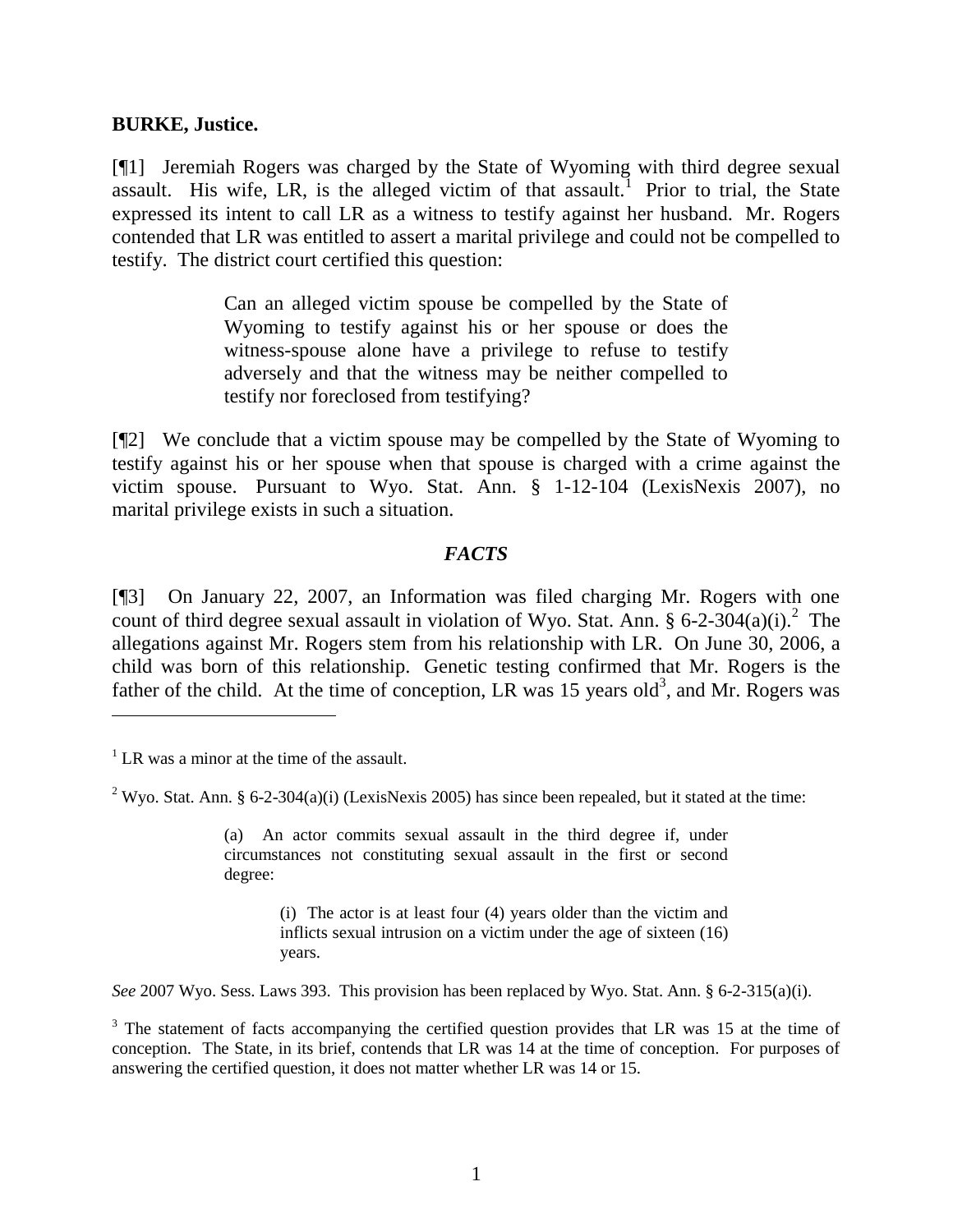25. After the birth of the child, LR and Mr. Rogers married.

[¶4] Prior to trial, the State identified LR as a potential witness. According to the district court, "The Defendant's wife has expressed an intention to exercise spousal immunity and indicates that she does not intend to testify against her husband." Mr. Rogers, in a motion in limine, asserted that LR could not be compelled by the State to testify against him. The State contended that LR could be compelled to testify. The district court did not resolve the issue. Instead, it certified the question to this Court.

## *STANDARD OF REVIEW*

[¶5] In order to answer the certified question, we must interpret Wyo. Stat. Ann. § 1-12- 104. Statutory interpretation is a question of law. *Qwest Corp. v. Public Svc. Comm'n of Wyo.*, 2007 WY 97, ¶ 3, 161 P.3d 495, 497 (Wyo. 2007). If the statutory language is clear and unambiguous, we follow its plain meaning. If it is ambiguous, we attempt to discern legislative intent by applying principles of statutory construction. *Roden v. State*, 2007 WY 200, ¶ 5, 173 P.3d 369, 371 (Wyo. 2007).

## *DISCUSSION*

[¶6] Wyoming's marital privilege has been codified by statute. *Curran v. Pasek*, 886 P.2d 272, 275 (Wyo. 1994). Wyo. Stat. Ann. § 1-12-101(a) states, in part:

(a) The following persons shall not testify in certain respects:

(iii) Husband or wife, except as provided in W.S. 1- 12-104;

Section 1-12-104 states:

. . .

No husband or wife shall be a witness against the other except in criminal proceedings for a crime committed by one against the other, or in a civil action or proceeding by one against the other. They may in all civil and criminal cases be witnesses for each other the same as though the marital relation did not exist.

[¶7] In order to resolve the issue presented in the certified question, we must focus upon one specific clause from Wyo. Stat. Ann. § 1-12-104: "No husband or wife shall be a witness against the other except in criminal proceedings for a crime committed by one against the other." The State contends that the "crime against a spouse" exception permits it to compel the testimony of LR because the crime was alleged to have been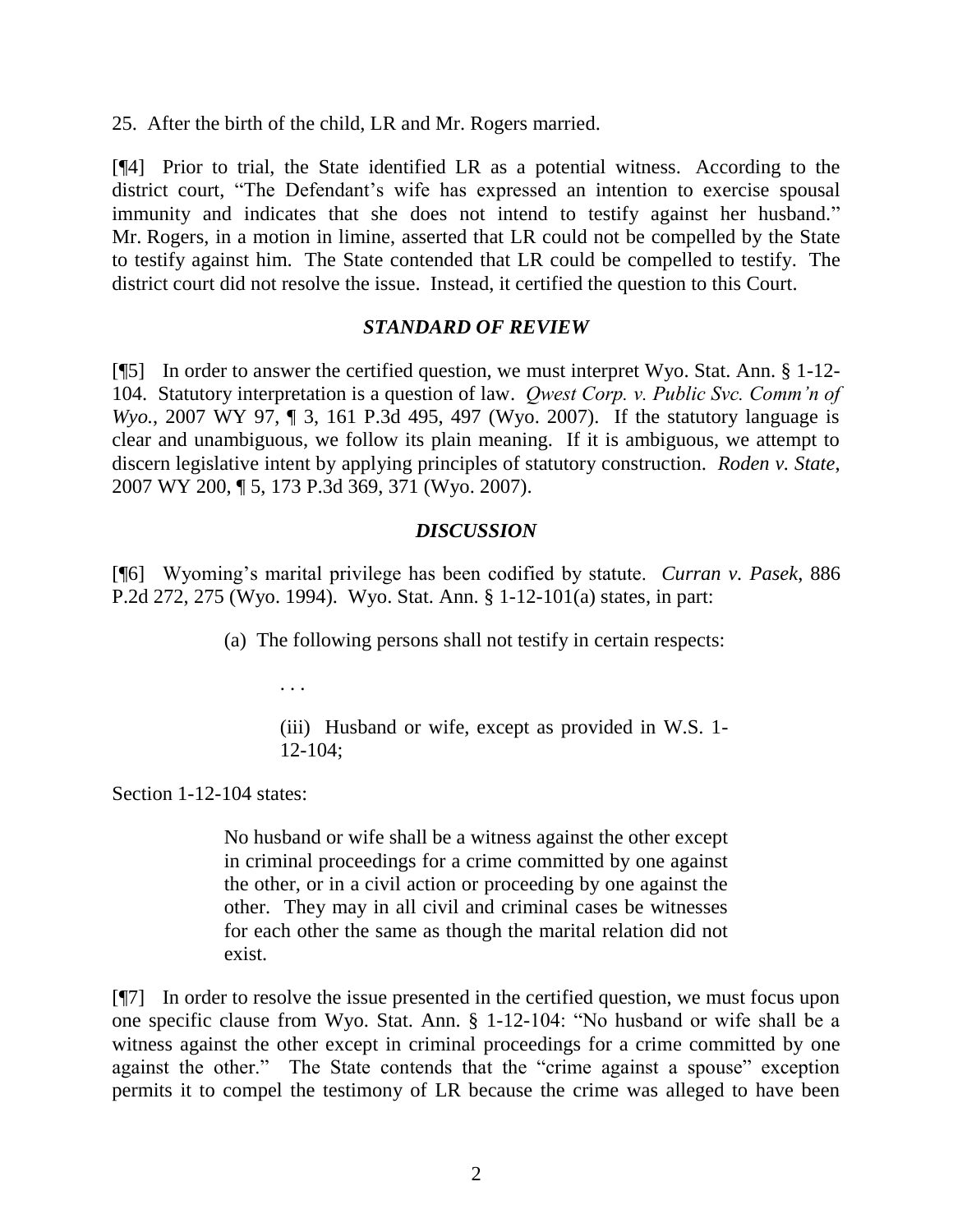committed by Mr. Rogers against his spouse. Mr. Rogers concedes that his spouse is the victim of the alleged crime. Nevertheless, he contends that she cannot be compelled to testify against him against her will. Stated differently, he appears to argue that, in situations such as the one presented here, the victim spouse retains a privilege that allows her to refuse to testify against her spouse if she elects to exercise the privilege. We are unable to find any support for Mr. Rogers' position in the language of the statute. The statute is clear and unambiguous. No marital privilege exists for either spouse when the crime is alleged to have been committed by one spouse against the other.

[¶8] Generally, all persons are competent to testify and may be compelled to do so. *E.g.*, Wyo. Stat. Ann. § 1-12-103; W.R.Cr.P. 17. Wyo. Stat. Ann. § 1-12-101 identifies several privileges<sup>4</sup> and refers to Wyo. Stat. Ann.  $\S$  1-12-104, for a definition of the marital privilege. The "crime against a spouse" exception stated in Wyo. Stat. Ann. § 1- 12-104 eliminates the privilege in the specific situation where one spouse is charged with a crime against the other.

[¶9] Although the district court recognized that "[t]he apparent meaning of [the statute] would lead one to conclude that the wife, over her objection, could be compelled by threat of contempt, to testify against her husband," the district court questioned whether application of the statute, as written, was appropriate:

> Yet, the holding in *Trammel v. United States*, 445 U.S. 40, 100 S.Ct. 906, 63 L.Ed.2d 186, 5 Fed. R. Evid. Serv. 737 (1980) certain language in *Engberg v. Meyer*, 820 P.2d 70, 83 (Wyo. 1991) and restated in *Curran v. Pasek*, 886 P.2d 272, 275 (Wyo. 1994) informs the court to proceed with caution in reaching that conclusion. It appears the phrase quoted above [regarding the "crime against a spouse" exception] must be narrowly construed as it was only intended to allow the wife to testify over the objection of her husband if she desired to testify.

Ultimately, the district court sought our guidance. As stated previously, we find that the statute is clear and unambiguous. Pursuant to Wyo. Stat. Ann. § 1-12-104, the privilege does not exist when one spouse is charged with a crime against the other. The decisions referred to by the district court, and relied upon now by Mr. Rogers, are distinguishable and do not impact our statutory analysis. None of the cited decisions involve the "crime against a spouse" exception to marital privilege.

<sup>&</sup>lt;sup>4</sup> Among the other privileges recognized in Wyo. Stat. Ann. § 1-12-101 are the doctor-patient privilege, attorney-client privilege, and the priest-penitent privilege.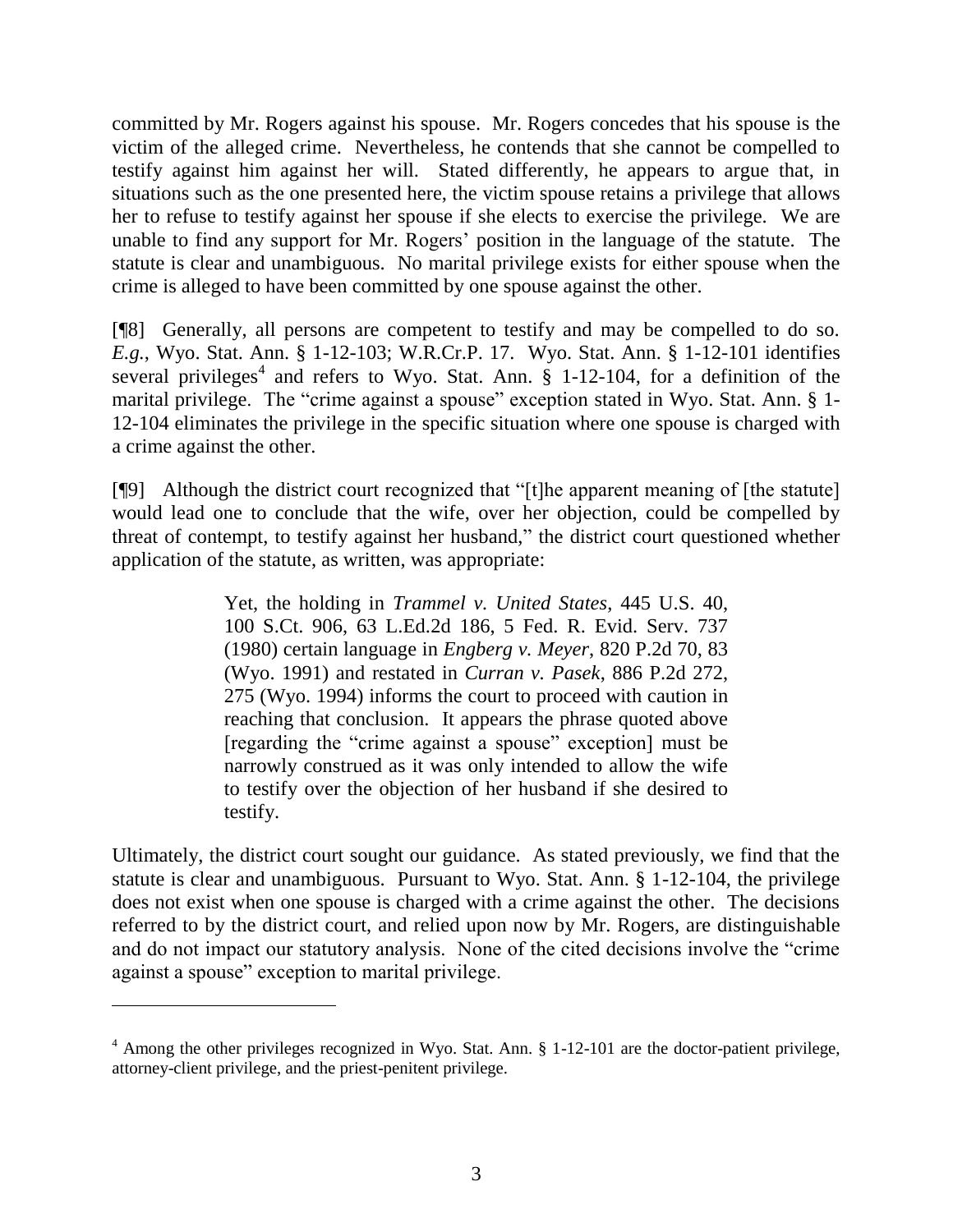[¶10] In *Engberg*, the defendant was accused of felony murder and armed robbery, neither of which were crimes against his wife. 820 P.2d at 73. After his direct appeal, he filed an action for post-conviction relief in the district court. The State called the wife to testify at the hearing. The wife did not wish to testify, and the district court allowed her to assert the privilege over Mr. Engberg's objection. *Id.* at 81. On appeal from the denial of post-conviction relief, the defendant contended that the district court erred by allowing his wife to assert the privilege. We recognized that one justification for the marital privilege rule was "immunity from the repugnant situation of being condemned by one's spouse or of becoming the instrument of a spouse's condemnation." *Id.* at 83 (quoting 8 Wigmore, *Evidence* § 2241 at 254 (McNaughton rev. 1961)). Because that rationale for the privilege applied equally to the party spouse and the witness spouse, and because the district court's ruling was consistent with the statute, we concluded that no clear and unequivocal rule of law was violated. *Id.* Because *Engberg* did not involve the "crime against the spouse" exception to the marital privilege, it is of little relevance in the face of the clear statutory exception to marital privilege.

[¶11] *Curran* came to this Court as a certified question from the United States District Court for the District of Wyoming. 886 P.2d at 274. *Curran* involved a medical malpractice plaintiff who brought suit against the estate of her deceased physician. *Id.* The plaintiff alleged that the physician, prior to his death, had made statements to his wife regarding his illicit drug use. *Id*. The plaintiff wished to compel the wife's testimony regarding these statements. *Id.* We held that the marital communication privilege survived the death of either spouse, and that the wife could assert the privilege. *Id.* at 276-77. The issue in *Curran* did not involve application of the "crime against a spouse" exception of Wyo. Stat. Ann. § 1-12-104.

[¶12] *Trammel* involved a defendant and his wife who were both involved in a conspiracy to import heroin into the United States. 445 U.S. at 42, 100 S.Ct. at 908. Mr. Trammel's wife agreed to testify for the government in exchange for lenient treatment. The district court permitted the wife to testify over her husband's objection. *Id.* at 42-43, 100 S.Ct. at 908. The United States Supreme Court had earlier held in *Hawkins v. United States*, 358 U.S. 74, 79 S.Ct. 136, 3 L.Ed.2d 125 (1958), that the federal common law relating to marital privilege generally barred the testimony of the witness spouse unless both spouses consented to the testimony. *Id.* at 46, 100 S.Ct. at 910. In *Trammel*, the Court held "that the existing rule [of *Hawkins*] should be modified so that the witness-spouse alone has a privilege to refuse to testify adversely; the witness may be neither compelled to testify nor foreclosed from testifying." *Id.* at 53, 100 S.Ct. at 914. Like both *Engberg* and *Curran*, *Trammel* did not involve a crime against the defendant's spouse. Additionally, *Trammel* involved application of the federal common law marital privilege. No federal statute or rule defined the privilege.

[¶13] The few Wyoming decisions that involve the "crime against a spouse" exception to spousal privilege are more instructive. In *Chamberlain v. State*, we examined the scope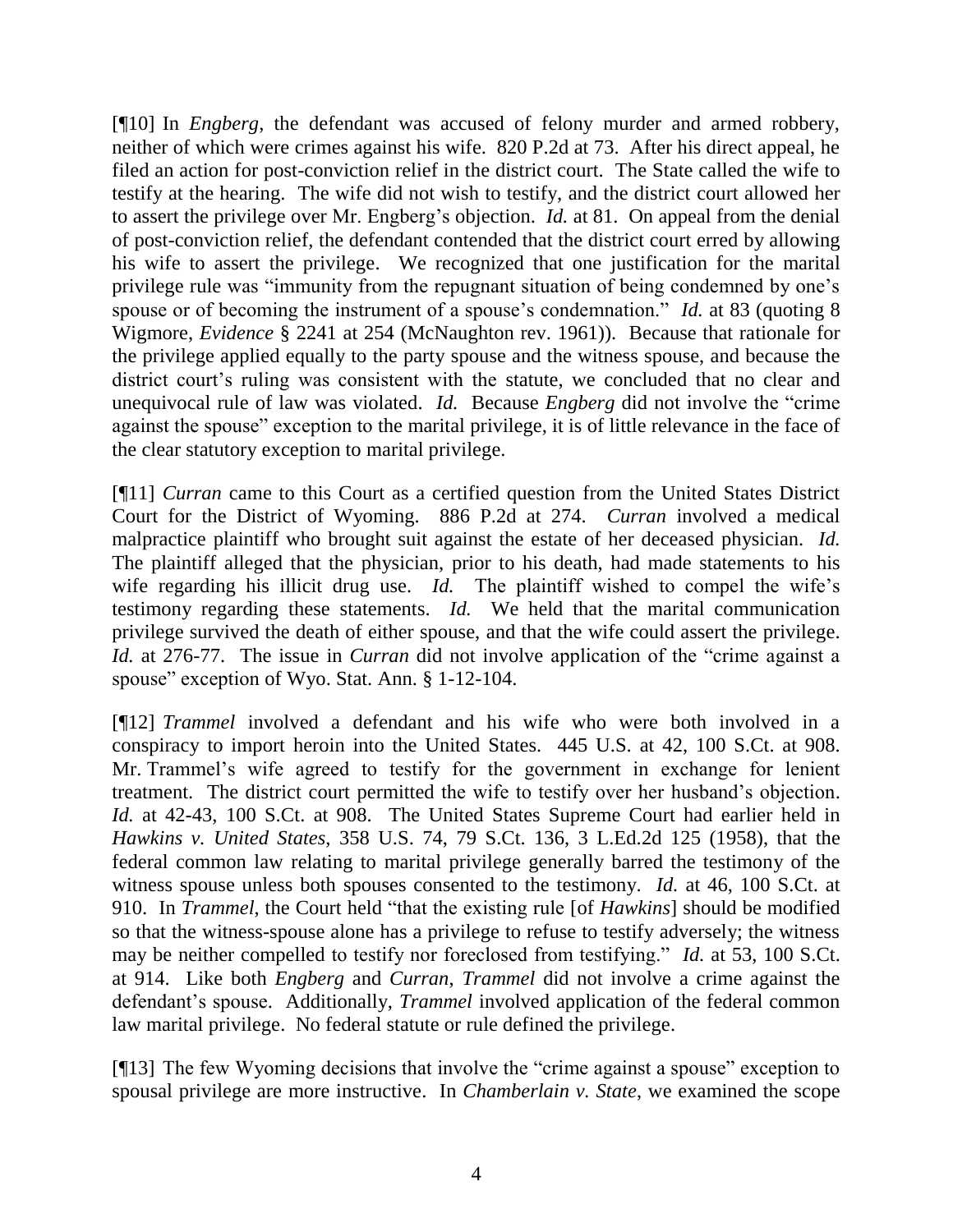of this exception. 348 P.2d 280 (Wyo. 1960). Mr. Chamberlain was charged with statutory rape of his 13-year-old daughter. *Id.* at 281. During the trial, Mr. Chamberlain testified that his wife convinced the daughter to make the criminal allegations. *Id.* The State called his wife as a witness in rebuttal, and Mr. Chamberlain asserted marital privilege. The district court allowed the wife's testimony over his objection. *Id.* On appeal, Mr. Chamberlain asserted that, because he was accused of a crime against his daughter, the exception to spousal immunity did not apply and his wife should not have been permitted to testify against him. We noted that the "crime against a spouse" exception set forth by the Wyoming legislature was broader than existed at common law. *Id.* at 283-84. When viewing the statute in light of the legislative intent to expand the common law exception—that is, to narrow the privilege—we determined that Mr. Chamberlain's crime fell within the exception of a crime committed by one against the other. *Id.* at 284. In doing so, we endorsed the following passage from Justice Stewart's concurrence in *Hawkins*:

> Any rule that impedes the discovery of truth in a court of law impedes as well the doing of justice. When such a rule is the product of a conceptualism long ago discarded, is universally criticized by scholars, and has been qualified or abandoned in many jurisdictions, it should receive the most careful scrutiny. Surely "reason and experience" require that we do more than indulge in mere assumptions, perhaps naïve assumptions, as to the importance of this ancient rule to the interests of domestic tranquility.

*Chamberlain*, 348 P.2d at 285 (quoting *Hawkins*, 358 U.S. at 81-82, 79 S.Ct. at 140 (Stewart, J., concurring)).

[¶14] In *Seyle v. State*, the defendant was convicted of manslaughter involving the death of his two-year-old stepson. 584 P.2d 1081, 1083 (Wyo. 1978). We addressed Mr. Seyle's contention that the prosecutor's comment on Mr. Seyle's failure to call his wife to testify on his behalf constituted an infringement on the exercise of spousal privilege. Neither the State nor Mr. Seyle attempted to introduce the wife's testimony. Mr. Seyle never formally attempted to invoke the privilege. We determined that the wife's testimony, had the State called her as a witness, would have fit within the "crime against a spouse" exception pursuant to our decision in *Chamberlain v. State*, 348 P.2d 280 (1960). *Seyle*, 584 P.2d at 1086. We stated that the wife's "status was that of any other witness. She was equally available to the defense and the prosecution." *Id.* We concluded that "there was no marital privilege, precluding the wife's testimony against the defendant, which could be infringed by the prosecutor's comments." *Id.*

[¶15] Simply put, our precedent is consistent with our statutory analysis. Where the exception to the privilege applies, the witness spouse should be treated as any other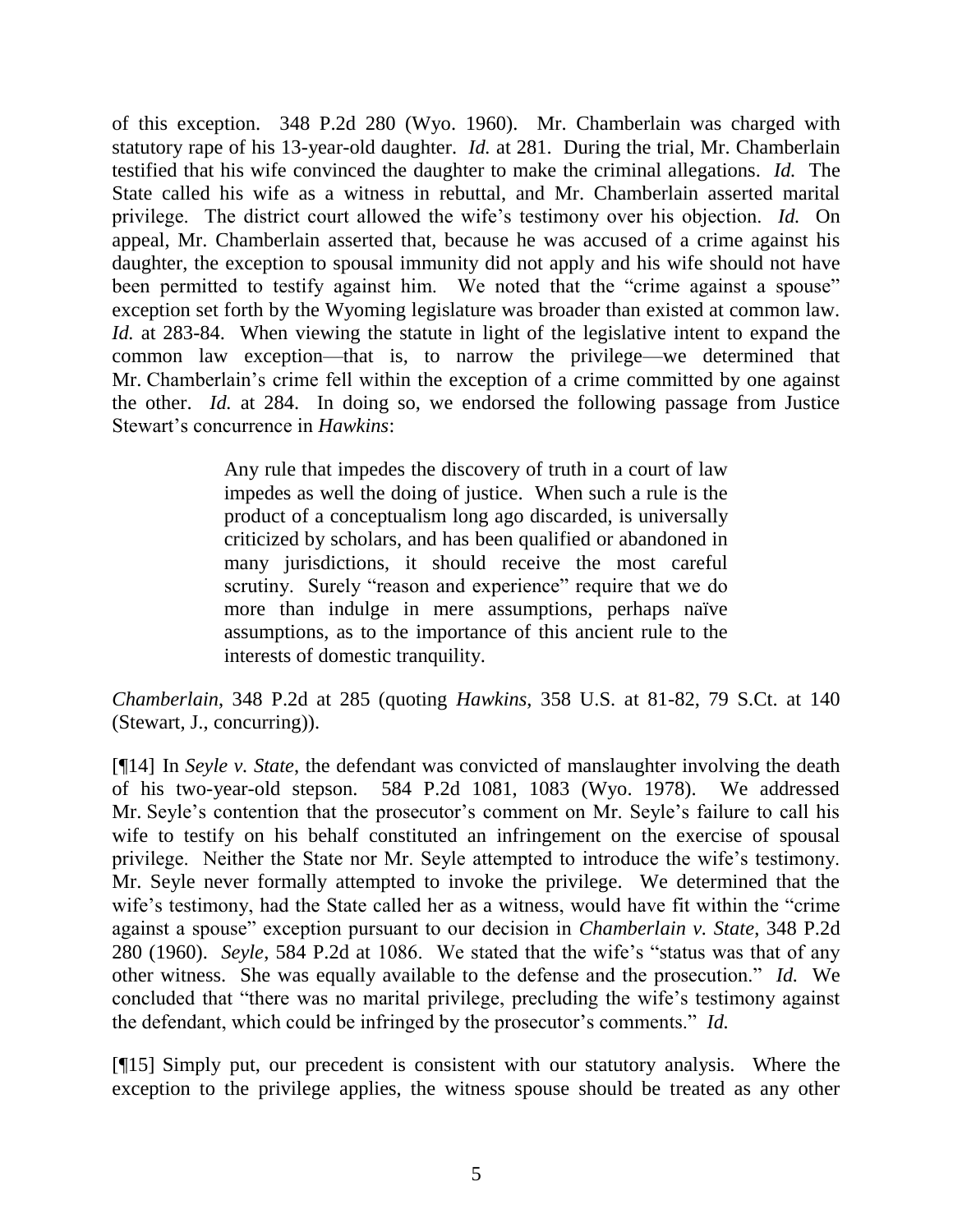witness. Either party may compel the testimony of the witness spouse.

[¶16] Two additional points raised by the parties warrant our attention. First, Mr. Rogers cites statutes from other states that explicitly provide that the "crime against a spouse" exception makes the witness spouse competent, but not compellable, to testify against the party spouse. *E.g.*, Miss. Code Ann. § 13-1-5 (2007). 5 *Also* Ga. Code Ann. § 24-9-23  $(2007)$ ; N.C. Gen. Stat. § 8-57 (2007). Mr. Rogers claims that, "[a]bsent express direction from the legislature on whether a spouse may be forced to testify against the other spouse, [Wyo. Stat. Ann.] § 1-12-104 is ambiguous." We disagree. The fact that Wyoming's legislature has defined the privilege differently than other states is of no relevance in determining whether Wyo. Stat. Ann. § 1-12-104 is ambiguous. We determine ambiguity by reviewing the plain language of the statute. *See Brown v. Arp and Hammond Hardware Co.*, 2006 WY 107, ¶ 17, 141 P.3d 673, 679 (Wyo. 2006). We look at other sources to determine a statute's meaning only if we find the statute ambiguous or vague. *E.g.*, *Stewart Title Guar. Co. v. Tilden*, 2003 WY 31, ¶ 6, 64 P.3d 739, 741 (Wyo. 2003). As previously stated, we do not find that Wyo. Stat. Ann. § 1-12- 104 is ambiguous. *Supra*, ¶ 7.

[¶17] Second, each party has asserted a policy argument. The State suggests that the existence of the privilege should be determined on a case-by-case basis by weighing the policies favoring application of the privilege against the policy reflected in the criminal statute. The State contends that, in this case, application of that process results in a determination that the witness spouse should not be entitled to invoke the privilege. The State relies upon *Wyatt v. United States*, 362 U.S. 525, 80 S.Ct. 901, 4 L.Ed.2d 931 (1960). In *Wyatt*, the defendant was convicted of knowingly transporting a woman, who he later married, in interstate commerce for the purpose of prostitution (Mann Act). 362 U.S. at 525-26, 80 S.Ct. at 902. The Supreme Court held that the wife could be compelled to testify. *Id.* at 531, 80 S.Ct. at 905. The Court determined that the policy

 $<sup>5</sup>$  Miss. Code Ann. § 13-1-5 states:</sup>

Husbands and wives may be introduced by each other as witnesses in all cases, civil or criminal, and shall be competent witnesses in their own behalf, as against each other, in all controversies between them. Either spouse is a competent witness and may be compelled to testify against the other in any criminal prosecution of either husband or wife for a criminal act against any child, for contributing to the neglect or delinquency of a child, or desertion or nonsupport of children under the age of sixteen (16) years, or abandonment of children. But in all other instances where either of them is a party litigant the other shall not be competent as a witness and shall not be required to answer interrogatories or to make discovery of any matters involved in any such other instances without the consent of both.